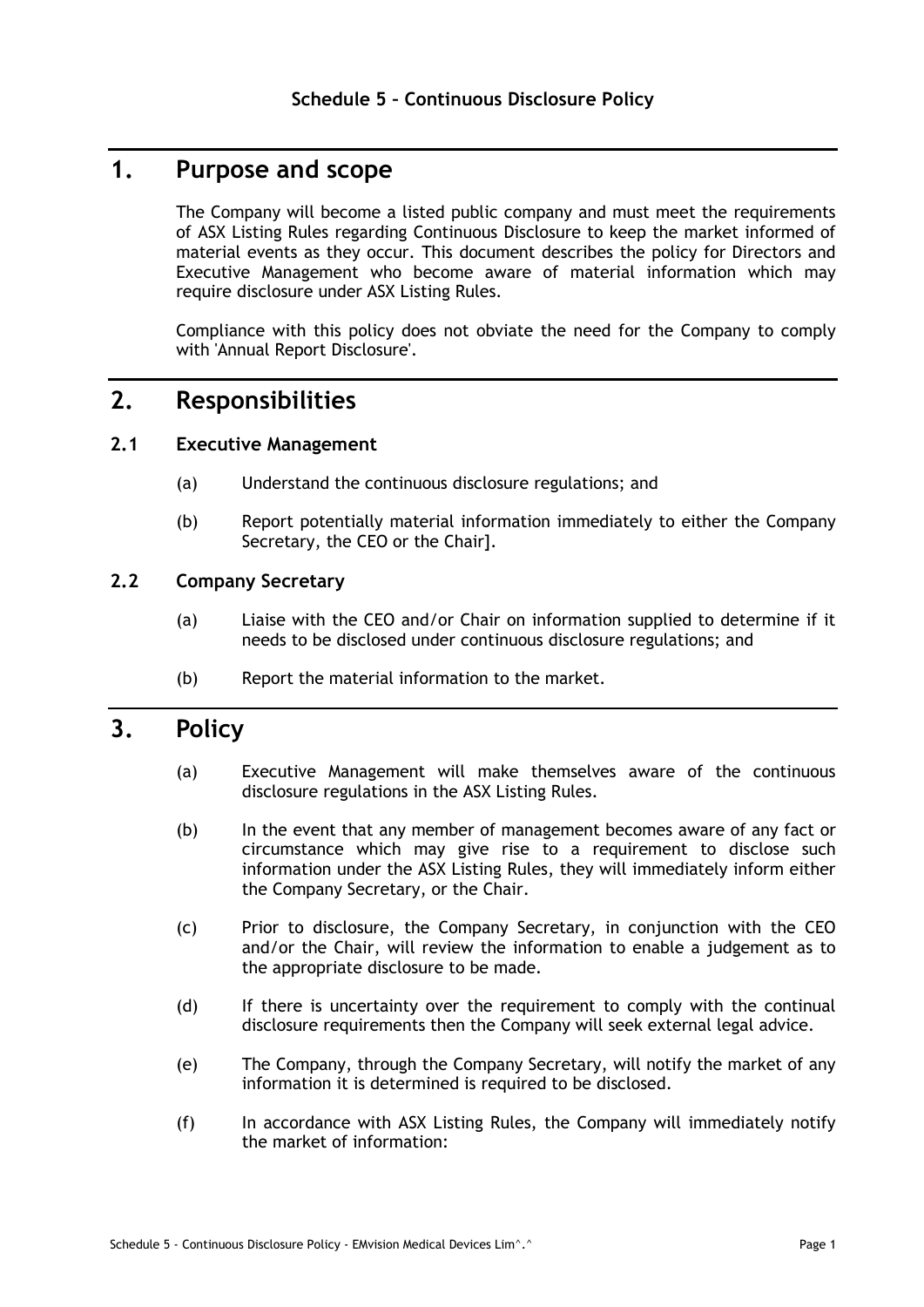- (i) concerning the Company that a reasonable person would expect to have a material effect on the price or value of the Company's securities; and
- (ii) that would, or would be likely to, influence persons who commonly invest in securities in deciding whether to acquire or dispose of the Company's securities.

The only exception to this is where the ASX Listing Rules do not require such information to be disclosed.

# **3.2 Internal notification and decision-making concerning the disclosure obligation**

The Board has designated the Company Secretary as the person responsible for overseeing and coordinating disclosure of information to the market as well as communicating with the relevant authorities. The Company Secretary will be responsible for ensuring that Company announcements are made in a timely manner, and will establish a vetting procedure to ensure that the announcements are factual and do not omit any material information.

The Company Secretary will also ensure that Company announcements are expressed in a clear and objective manner that allows investors to assess the impact of the information when making investment decisions.

To assist the Company Secretary fulfil the Company's disclosure requirements, executive staff are responsible for immediately communicating to the Company Secretary any possible continuous disclosure matter concerning the operations of the Company. Executive staff are responsible for ensuring that the information is provided to the Company Secretary as soon as they become aware of it and that it is factual and does not omit any material information. Executive staff will promptly respond to requests from the Company Secretary for further information concerning the possible continuous disclosure matter.

The Company Secretary, after consultation with the Chair, the Executive Director of Corporate Affairs and the CEO, determines whether information should be disclosed to the market.

#### **3.3 Promoting and monitoring compliance**

The Company has a Continuous Disclosure Committee, comprising the following:

- (a) Company Secretary;
- (b) Chair or if unavailable, the Chair of the Audit and Risk Committee; and
- (c) CEO;

The purpose of the Continuous Disclosure Committee is to promote and monitor compliance with the Company's continuous disclosure obligations and to ensure that all employees are aware of this policy. In addition, the Continuous Disclosure Committee is responsible for ensuring that all staff are aware of the type of information that needs to be communicated and their obligation to communicate to the Company Secretary any possible continuous disclosure matter.

A meeting of the Committee may be convened from time to time to consider particular continuous disclosure issues.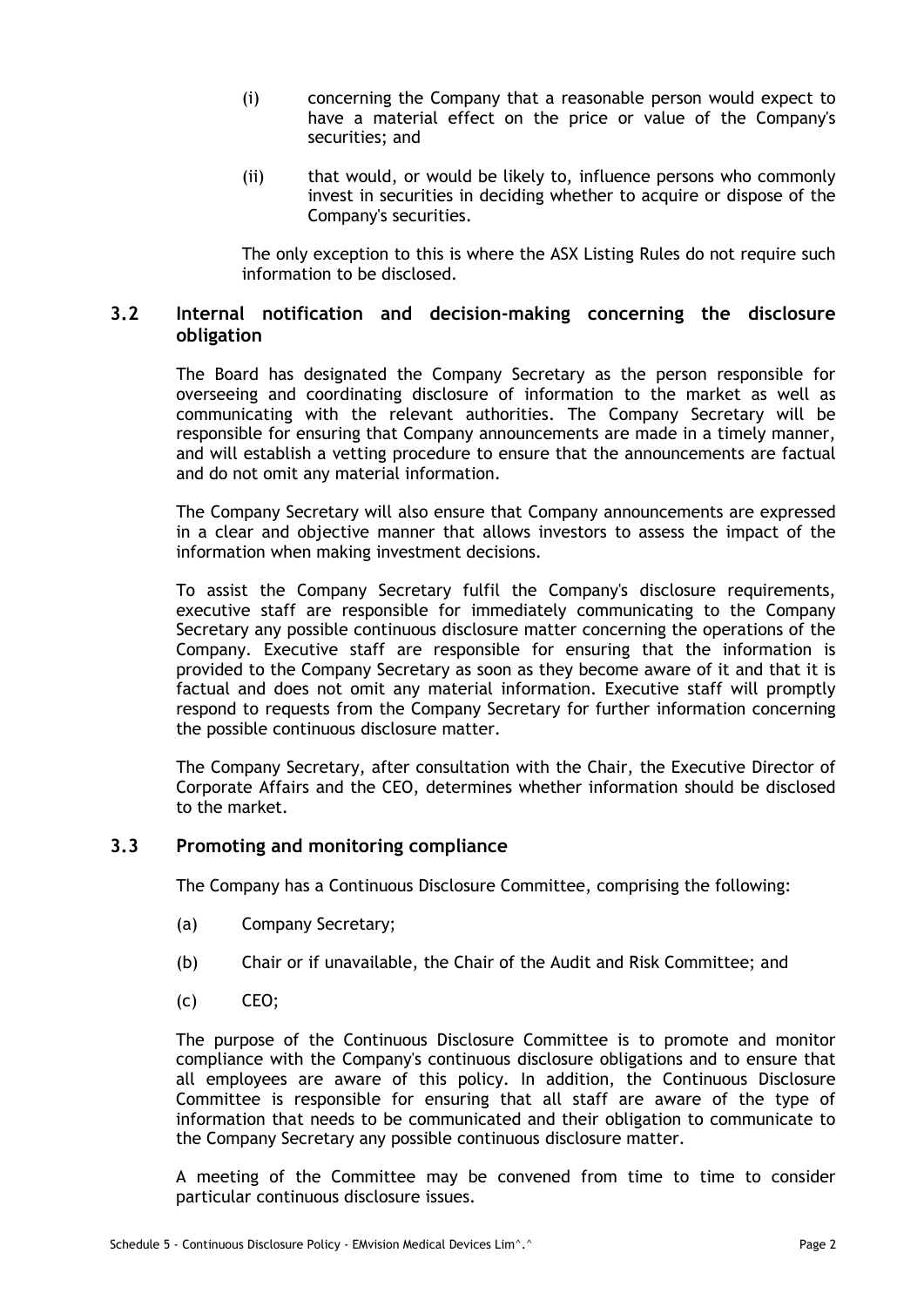On a daily basis, the Company Secretary is charged with monitoring compliance with this policy. As part of that monitoring, all major announcements to the market will be reviewed for compliance with this policy. All public announcements will also be audited for compliance. These compliance reviews will be reported to the Continuous Disclosure Committee as part of their regular review of compliance. Any possible non-compliance will be reported to the Board at its next meeting. The Company Secretary must notify both the Chair and the CEO at the earliest opportunity if they believe that a false market in the Company's securities either exists or has the possibility to exist.

### **3.4 Measures for seeking to avoid the emergence of a false market in the Company's securities**

The Company recognises that a false market in the Company's securities may result if the Company provides incomplete information to the market or if the Company fails to respond to market and media speculation that may, or may be likely to, have an impact on the price of the Company's securities.

While the Company does not, in general, respond to market speculation or rumours unless required to do so by law or other relevant bodies, the Company is committed to disclosing as much information as possible, without harming the Company, to a wide audience of investors through media releases of important milestones, including information that may not strictly be required under continuous disclosure requirements. Information given to the market will also be provided to investors through media releases.

Where appropriate, the Company will request a trading halt to prevent trading in the Company's securities by an inefficient and uninformed market until the Company can make an announcement to the market.

# **3.5 Safeguarding confidentiality of corporate information to avoid premature disclosure**

All employees are advised of the confidentiality of Company information. In addition, the Company imposes communication blackout periods for financial information between the end of financial reporting periods and the announcement of results to the market. To protect against inadvertent disclosure of price sensitive information, the Company does not hold meetings or briefings to discuss financial information with individual investors, institutional investors, analysts or media representatives during the communication blackout periods, unless such meetings or briefings are the subject of a specific announcement to the market.

#### **3.6 Media contact and comment**

The Board has designated the CEO, Executive Director of Corporate Affairs or the Chair (where appropriate) to speak to the press on matters associated with the Company. In speaking to the press, the CEO, Executive Director of Corporate Affairs or the Chair will not comment on price sensitive information that has not already been disclosed to the market, however, they may clarify previously released information. To assist in safeguarding against the inadvertent disclosure of price sensitive information, the CEO, Executive Director of Corporate Affairs or the Chair will be informed of what the Company has previously disclosed to the market on any issue prior to briefing anyone outside the Company.

Subject to the policies of the Board and any committee that the Board may appoint from time to time, the Chair is authorised to comment on: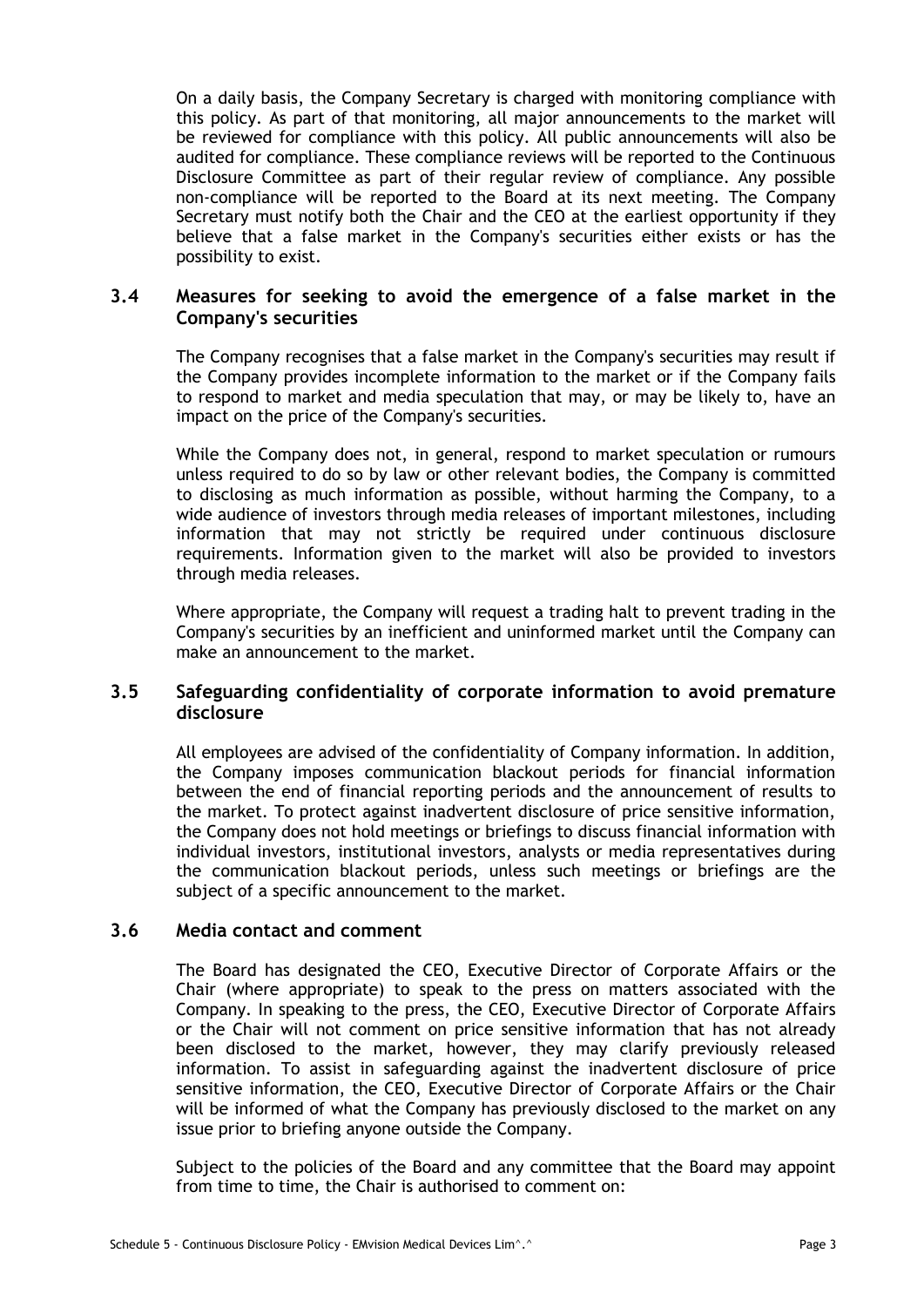- (a) annual and half yearly results at the time of the release of the annual or half yearly report;
- (b) resolutions to be put to General Meetings of the Company;
- (c) changes in Directors, any matter related to the composition of the Board or Board processes;
- (d) any speculation concerning Board meetings or the outcomes of Board meetings; and
- (e) other maters specifically related to shareholders.]

Subject to the policies of the Board and any committee that the Board may appoint from time to time, the CEO and the Executive Director of Corporate Affairs are authorised to comment on:

- (a) the Company's future outlook;
- (b) any operational matter;
- (c) media queries concerning operational issues which reflect either positively or negatively on the Company;
- (d) proposed or actual legal actions; and
- (e) queries and general discussion concerning the Company's industry.

There will be times when Directors and employees will be approached by the media for public comment. On such occasions, the Director(s) except for the Executive Director of Corporate Affairs, or employee(s) should comply with the following:

- (a) refer the person to the CEO or the Chair of the Board as appropriate for comment;
- (b) refrain from disclosing any information, documents or other forms of data to the person without the prior consent of the CEO or the Chair of the Board; and
- (c) report the person who contacted the Director/employee, the reason (explicit or inferred) for the contact and a summary of any other relevant information as soon as possible to the CEO or the Chair.

## **3.7 External communications including analyst briefings and responses to shareholder questions**

The Company discloses its financial and operational results to the market each year/half year/quarter as well as informing the market of other events throughout the year as they occur. Quarterly financial reports, media releases and AGM speeches are all lodged with the relevant authority. As all financial information is disclosed, the Company will only comment on factual errors in information and underlying assumptions when commenting on market analysts' financial projections, rather than commenting on the projections themselves.

In addition to the above disclosures, the Company does conduct briefings and discussions with analysts and institutional investors. However, price sensitive information will not be discussed unless that particular information has been formally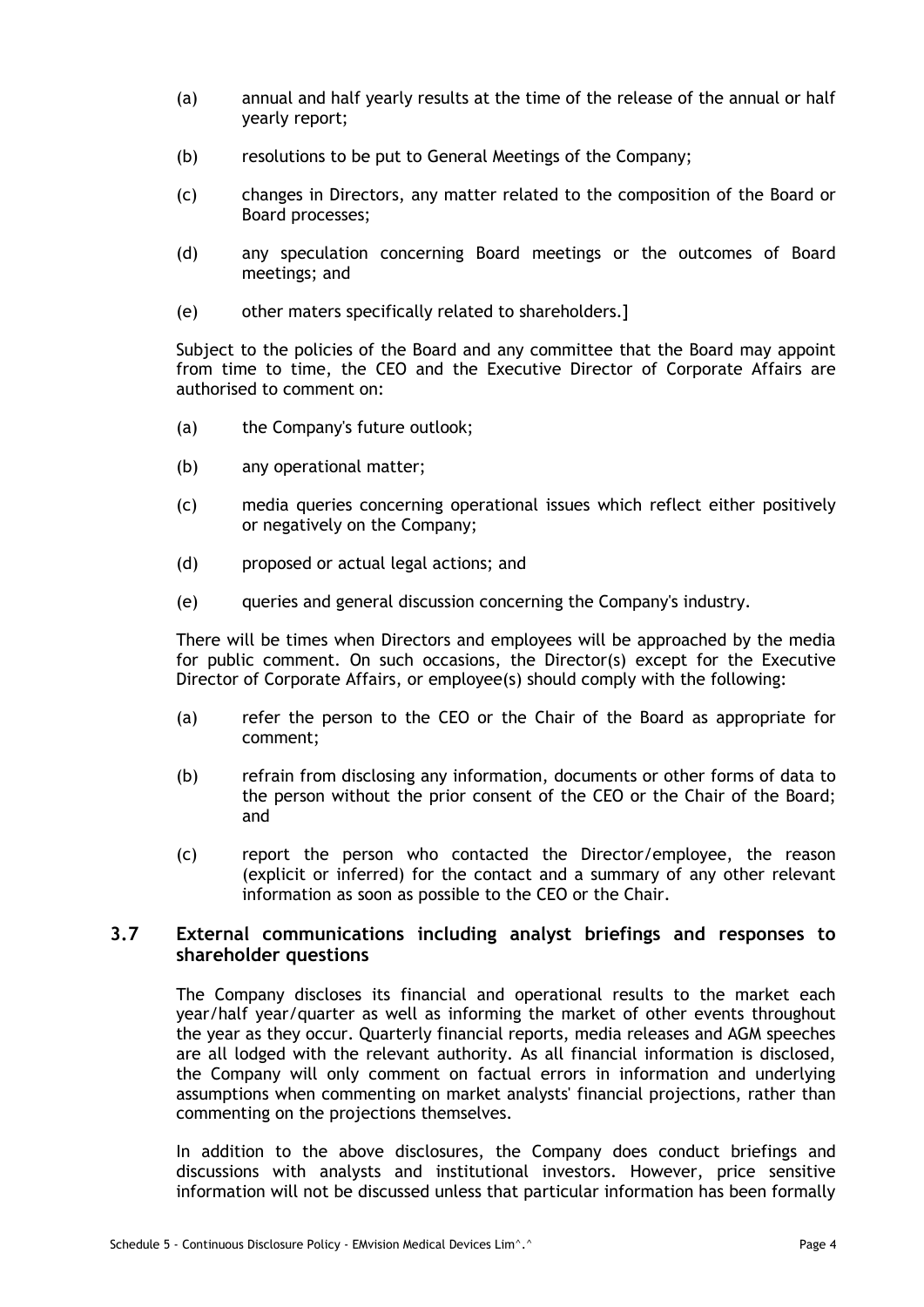disclosed to the market via an announcement. Slides and presentations used in briefings will also be released immediately prior to the briefing to the market.

After the conclusion of each briefing or discussion, it will be reviewed to determine whether any price sensitive information has been inadvertently disclosed. If any price sensitive information was disclosed, it will be announced immediately to the market.

Similarly, when answering shareholder questions, price sensitive information will not be discussed unless that particular information has been formally disclosed to the market via an announcement.

Where a question can only be answered by disclosing price sensitive information, the Company will decline to answer it or take it on notice and announce the information to the market prior to responding.

If any new price sensitive information is to be used in briefing media, institutional investors and analysts or in answering shareholder queries, written materials containing such information will be lodged with the relevant authority prior to the briefing commencing. These briefing materials may also include information that may not strictly be required under continuous disclosure requirements.

This policy will form a component of the induction process for all new employees (managers).

The Company is committed to the full and accurate reporting of its financial results. Consequently, when complying with its periodic disclosure requirements, the Company will provide commentary on its financial results. The purpose of the commentary will be to clarify and balance the information in the financial results.

This commentary will be delivered in a manner that is neutral, free from any bias and easy to understand. This may involve the provision of both positive and negative information about the Company that the Company believes is necessary to keep investors fully informed.

The Company respects the rights of its shareholders and to facilitate the effective exercise of those rights the Company is committed to:

- (a) communicating effectively with shareholders;
- (b) giving shareholders ready access to balanced and understandable information about the Company and corporate proposals; and
- (c) making it easy for shareholders to participate in general meetings of the Company.

#### **3.8 Provision of information**

The Company will communicate with shareholders in three main ways:

- (a) through releases to the market;
- (b) through information provided directly to shareholders at general meetings of the Company; and
- (c) market releases.

It is the Company's policy to comply with its continuous and periodic disclosure obligations. In accordance with the Company's continuous disclosure policy, unless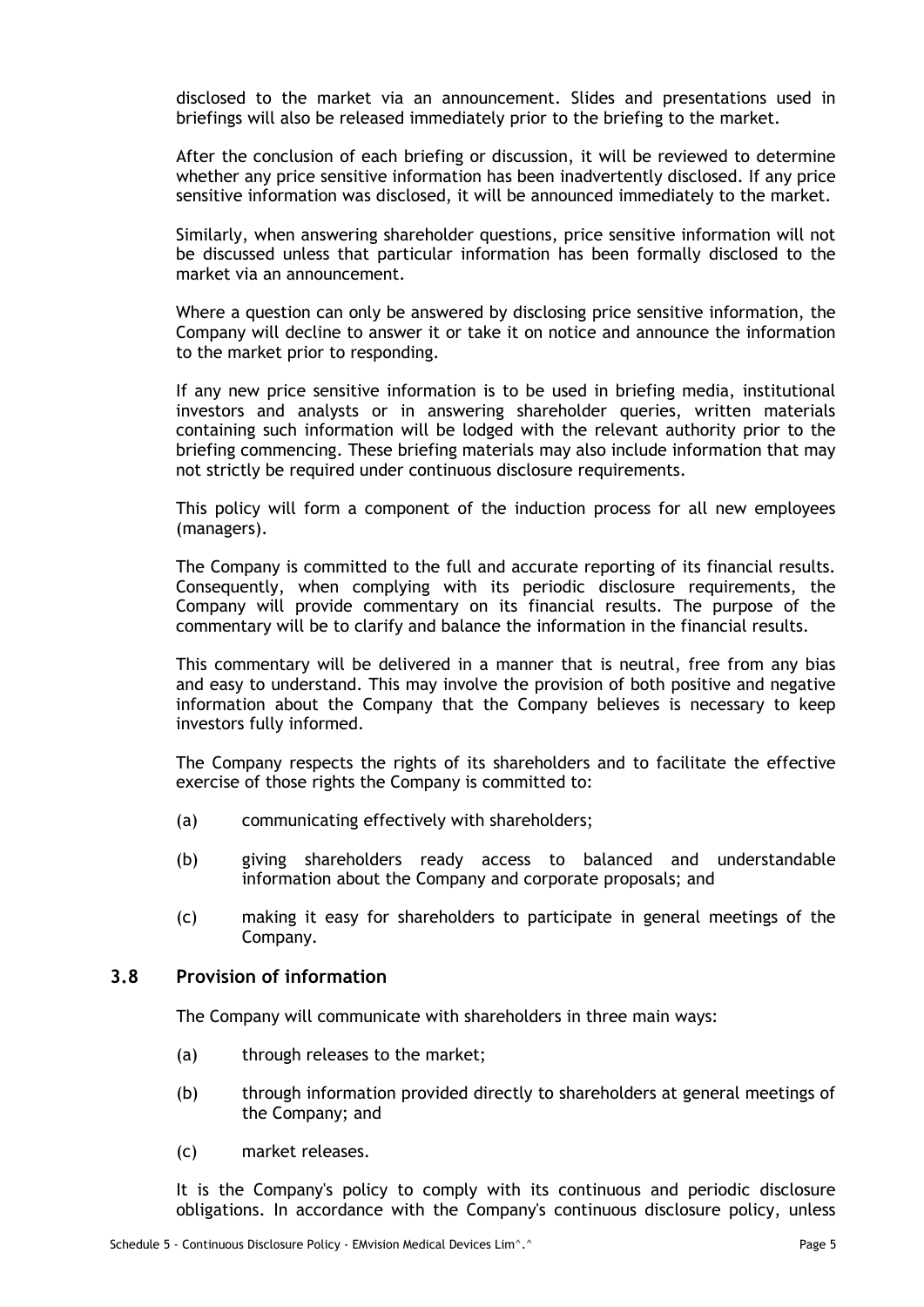exempted by the ASX Listing Rules, the Company will immediately notify the market of information:

- (a) concerning the Company that a reasonable person would expect to have a material effect on the price or value of the Company's securities; and
- (b) that would, or would be likely to, influence persons who commonly invest in securities in deciding whether to acquire or dispose of the Company's securities.

#### **3.9 Company website**

The Company provides general information about the Company and its operations, details of the Company's corporate governance policies and procedures and information specifically targeted at keeping the Company's shareholders informed about the Company on its website.

In particular, where appropriate, after confirmation of receipt by the relevant authority, the following will be posted to the website:

- (a) relevant announcements made to the market;
- (b) media releases;
- (c) information provided to analysts or the media during briefings;
- (d) the full text of notices of meeting and explanatory material;
- (e) information related to general meetings, including the Chair's address, speeches and voting results;
- (f) copies of press releases and announcements for the preceding year; and
- (g) copies of annual and half-yearly reports including financial statements for the preceding year.

Where possible, the website will also be used for web-casting or teleconferencing analyst and media briefings as well as general meetings of the Company. Where the Company does web-cast the preceding events, and even where it is not possible to do so, a transcript or summary of the information discussed will be posted to the website.

#### **3.10 Direct communications with shareholders**

Throughout the year it may be appropriate for the Company to directly communicate with shareholders. For example, to give shareholders notice of general meetings or to update shareholders by way of a Chair's letter.

In relation to information that is directly communicated to shareholders, all shareholders have the right to elect to receive all such information by post, facsimile or electronic mail.

# **3.11 Meetings of the Company**

In preparing for general meetings of the Company, the Company will draft the notice of meeting and related explanatory information so that they provide all of the information that is relevant to shareholders in making decisions on matters to be